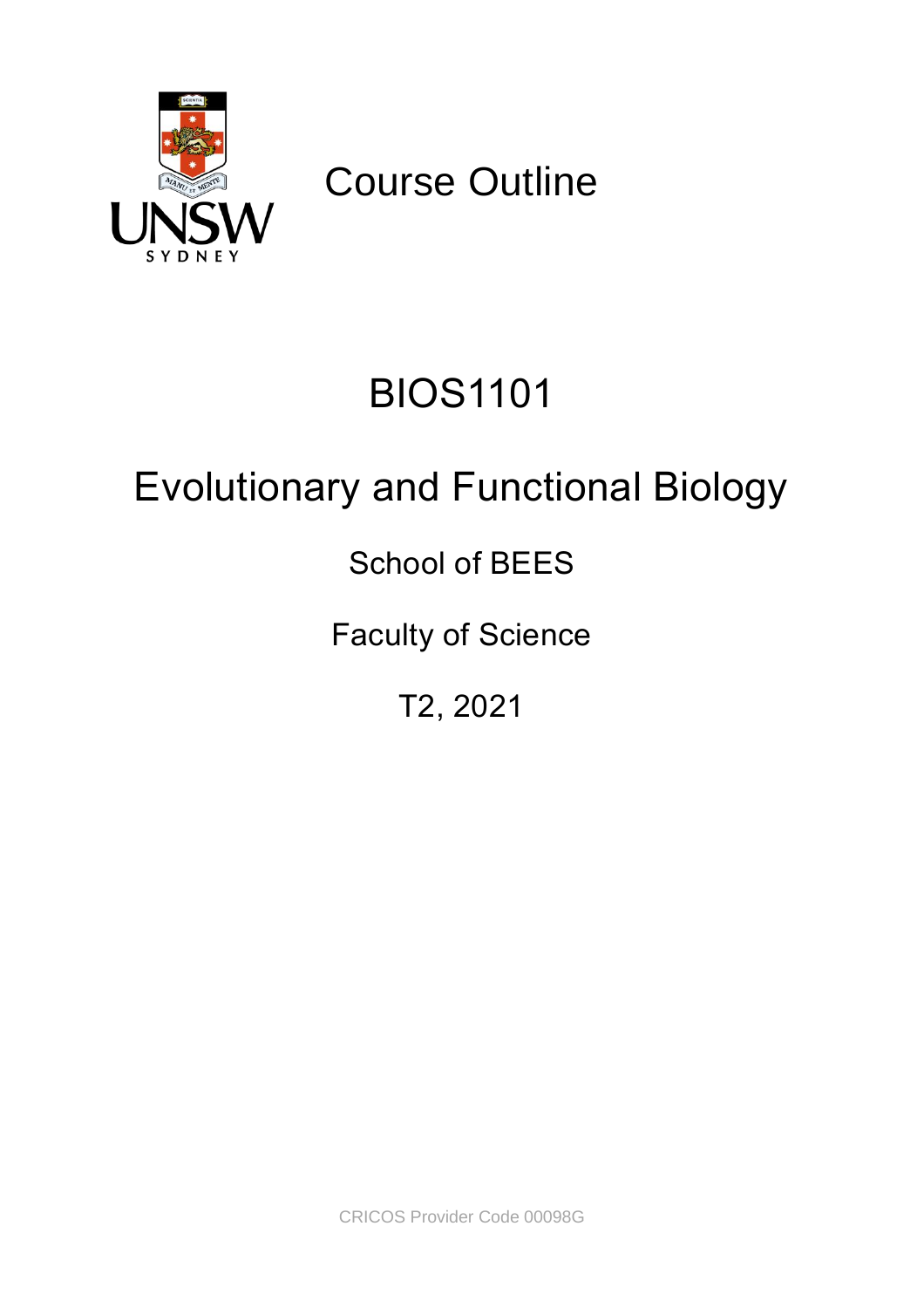### **1. Staff**

| <b>Position</b>                   | <b>Name</b>                                           | <b>Email &amp; contact details</b>                                                                                              | <b>Consultation</b><br>times and<br><b>locations</b>                                           |
|-----------------------------------|-------------------------------------------------------|---------------------------------------------------------------------------------------------------------------------------------|------------------------------------------------------------------------------------------------|
| Course Convenor                   | Stephen Bonser                                        | Level 4 Biological Sciences<br>building<br>s.bonser@unsw.edu.au (though<br>please use the course email)<br>BIOS1101@unsw.edu.au | By<br>appointment                                                                              |
| Course Convenor                   | <b>Hayley Bates</b>                                   | Rm G23A,<br><b>Biological Sciences building</b><br>h.bates@unsw.edu.au<br>BIOS1101@unsw.edu.au                                  | Tues,<br>Wednesday,<br>Friday 1-2pm<br><b>Teaching Lab</b><br>1(D26)<br>From week 2<br>onwards |
| Lecturers                         | S. Bonser<br>M. Archer<br>R. Bonduriansky<br>H. Bates | BIOS1101@unsw.edu.au                                                                                                            |                                                                                                |
| <b>Tutors &amp; Supervisors</b>   | Timetable<br>available on<br>Moodle                   | In person during lab                                                                                                            |                                                                                                |
| <b>Technical &amp; Laboratory</b> | Vivian Sim                                            | Teaching Lab 1, Biological Sciences building (D26)                                                                              |                                                                                                |

### **2. Course information**

Units of credit: 6UOC

Pre-requisite(s): None

Teaching times and locations:

*http://www.timetable.unsw.edu.au/BIOS1101*

| Summary of course structure (for further details see 'Course Schedule') |                                                     |              |         |                |  |  |
|-------------------------------------------------------------------------|-----------------------------------------------------|--------------|---------|----------------|--|--|
| <b>Component</b>                                                        | <b>HPW</b><br><b>Time</b><br><b>Location</b><br>Day |              |         |                |  |  |
| <b>Lectures</b>                                                         | $\boldsymbol{3}$                                    |              |         |                |  |  |
| Lecture 1                                                               | 1                                                   | Asynchronous |         | Online         |  |  |
| Lecture 2                                                               | 1                                                   | Asynchronous |         | Online         |  |  |
| Lecture 3                                                               | 1                                                   | Asynchronous |         | Online         |  |  |
| Laboratory                                                              | 3                                                   |              |         |                |  |  |
| Option 1                                                                | 3                                                   | $2-5$ pm     | Monday  | Teaching lab 1 |  |  |
| Option 2                                                                | 3                                                   | 10 am-1 pm   | Tuesday | Teaching lab 1 |  |  |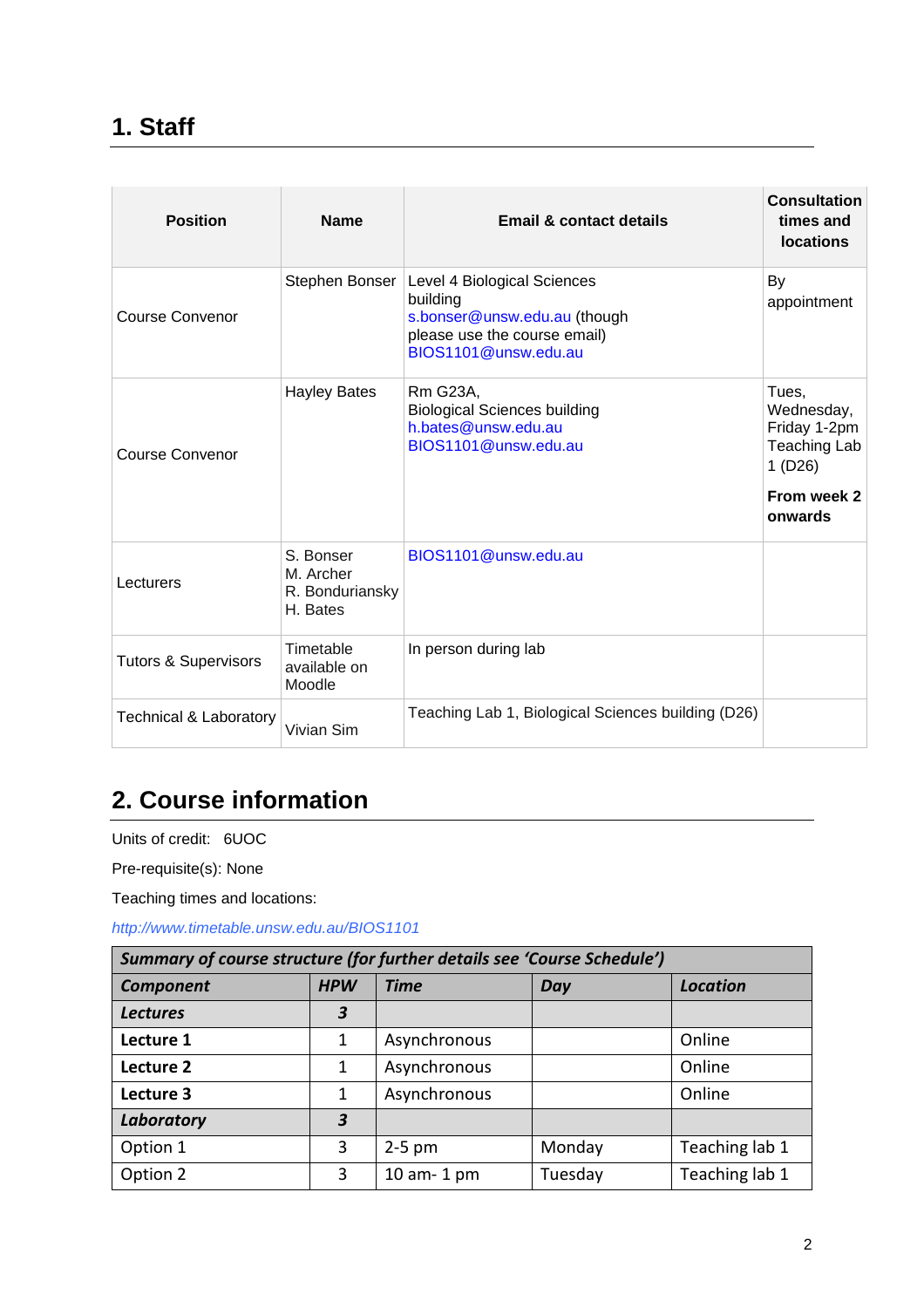| Option 3 | 3 | $2-5$ pm   | Tuesday   | Teaching lab 1 |
|----------|---|------------|-----------|----------------|
| Option 4 | 3 | 10 am-1 pm | Wednesday | Teaching lab 1 |
| Option 5 | 3 | $2-5$ pm   | Wednesday | Teaching lab 1 |
| Option 6 | 3 | 10 am-1 pm | Thursday  | Teaching lab 1 |
| Option 7 | 3 | $2-5$ pm   | Thursday  | Teaching lab 1 |
| Option 8 | 3 | 10 am-1 pm | Friday    | Teaching lab 1 |

### **2.1 Course summary**

This course examines the evolutionary history of life on earth from origins to humans and the relationship between environment, adaptation and function. Animal and plant physiology are covered with an emphasis placed on adaptation, identification, form and function in the Australian context.

### **2.2 Course aims**

This course provides the basic information (assumed evolutionary and functional biology knowledge) for higher level courses in the Biological Sciences.

#### **The aims of the course are:**

• To engender an appreciation of the processes and causes of evolution.

• To stimulate an appreciation of the spectacular diversity of living organisms on the planet; a diversity underpinned by a surprising degree of unity.

• To provide students with a strong understanding of foundation level animal and plant physiology (form and function)

• To identify patterns of structure, organisation, development and reproduction in higher level organisms.

• To provide students with a strong repertoire of (foundation level) applied practical biological skills (for example; classification, identification of form and function, dissection, microscope use, slide preparation, stem sectioning and experimental design) required for future studies in higher level biological science subjects.

### **2.3 Course learning outcomes (CLO)**

At the successful completion of this course you (the student) should be able to:

- **1.** Explain the concept of evolution and the evolutionary processes responsible for the past and present diversity of life on Earth using evidence from the fossil record and living world.
- **2.** Identify and classify living organisms into higher order evolutionary groupings.
- **3.** Relate plant and animal anatomy, physiology and reproduction to function, adaptation and environment.
- **4.** Demonstrate proficiency in fundamental biological laboratory skills (microscopy, biological drawing, dissection and inferring scientific observations) through first-hand scientific investigations.
- **5.** Gather, analyse and interpret data from first-hand scientific investigations to draw valid conclusions.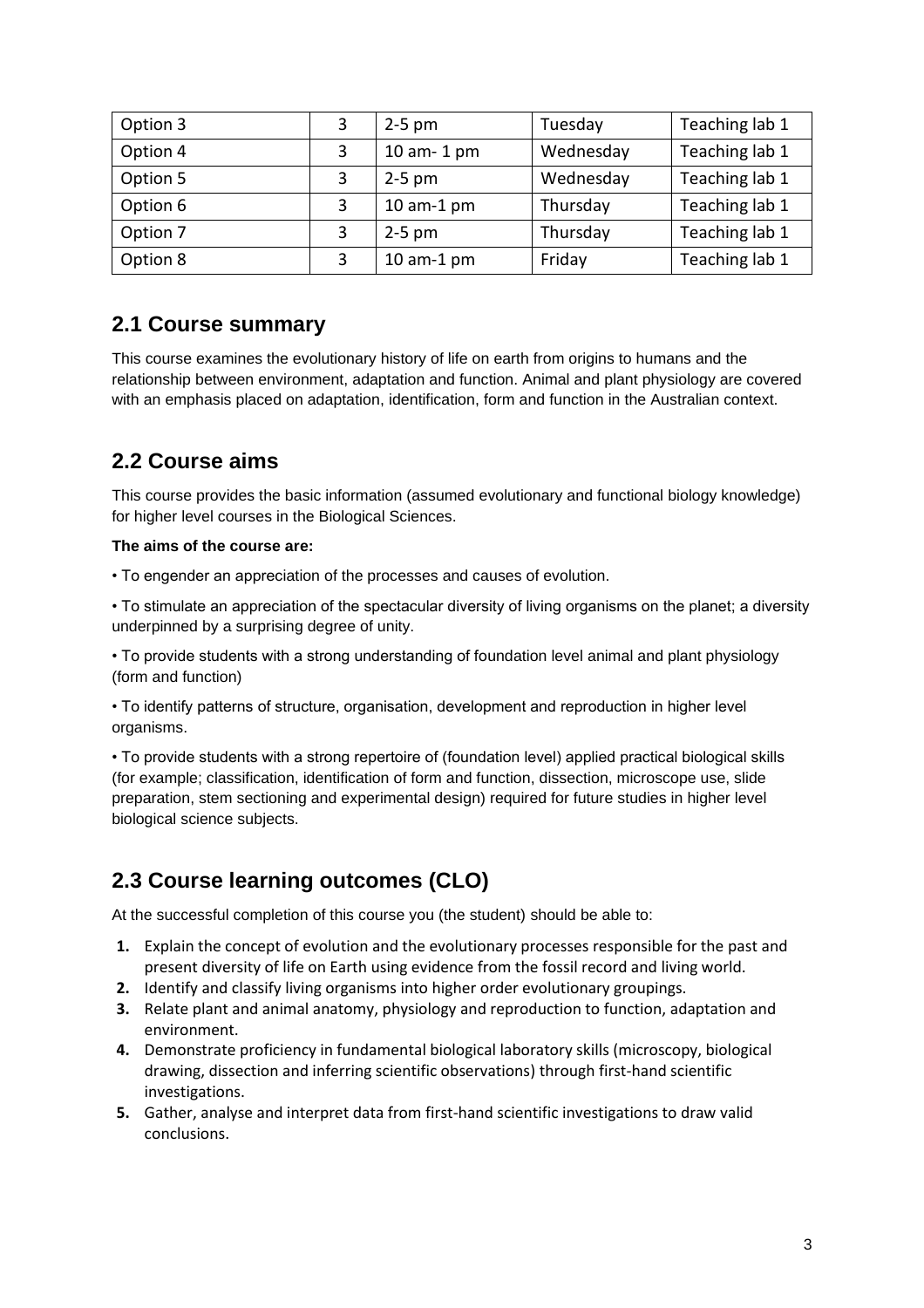### **2.4 Relationship between course and program learning outcomes and assessments**

| <b>Course Learning</b><br><b>Outcome (CLO)</b> | <b>Program Learning Outcome (PLO)</b>                                                                                                                                                                                                                                                                                                                                                                                                                                                                                                                                                                                                                                                   | <b>Related Tasks &amp;</b><br><b>Assessment</b>                                                                                                                                                                     |  |
|------------------------------------------------|-----------------------------------------------------------------------------------------------------------------------------------------------------------------------------------------------------------------------------------------------------------------------------------------------------------------------------------------------------------------------------------------------------------------------------------------------------------------------------------------------------------------------------------------------------------------------------------------------------------------------------------------------------------------------------------------|---------------------------------------------------------------------------------------------------------------------------------------------------------------------------------------------------------------------|--|
| CLO <sub>1</sub>                               | • Apply a working knowledge of fundamental scientific<br>principles, methods of investigation, and an<br>appreciation for objectivity and precision.<br>Develop the habit of seeking and recognising<br>relationships between phenomena, principles,<br>theories, conceptual frameworks and problems.<br>• Demonstrate an understanding of the significance of<br>science and technology in modern society.                                                                                                                                                                                                                                                                             | <b>Evolution lectures</b><br>$\bullet$<br>Laboratory<br>$\bullet$<br>practicals<br>Evolution and<br>$\bullet$<br>Natural selection<br>Quiz<br>Practical exam<br>$\bullet$<br>Final exam<br>$\bullet$                |  |
| CLO <sub>2</sub>                               | • Demonstrate confidence and skill in approaching<br>problems and in treating qualitative data.<br>• Develop the habit of seeking and recognising<br>relationships between phenomena, principles,<br>theories, conceptual frameworks and problems.                                                                                                                                                                                                                                                                                                                                                                                                                                      | Laboratory<br>$\bullet$<br>practicals<br>Practical exam<br>$\bullet$<br><b>Final Exam</b><br>$\bullet$                                                                                                              |  |
| CLO <sub>3</sub>                               | • Develop the habit of seeking and recognising<br>relationships between phenomena, principles,<br>theories, conceptual frameworks and problems.                                                                                                                                                                                                                                                                                                                                                                                                                                                                                                                                         | Physiology<br>$\bullet$<br>lectures<br>Laboratory<br>$\bullet$<br>practicals<br><b>Dissection</b><br>$\bullet$<br>assessment<br>Plant report<br>٠<br>Practical exam<br>$\bullet$<br>Final exam<br>$\bullet$         |  |
| CLO <sub>4</sub>                               | • Apply a working knowledge of fundamental scientific<br>principles, methods of investigation, and an<br>appreciation for objectivity and precision.<br>• Demonstrate confidence and skill in approaching<br>problems and in treating both qualitative and<br>quantitative data.<br>• Apply curiosity, imagination, and speculation to<br>solving problems, constructing hypotheses, and<br>designing experiments.                                                                                                                                                                                                                                                                      | Physiology<br>$\bullet$<br>lectures<br>Laboratory<br>$\bullet$<br>practicals<br><b>Dissection</b><br>$\bullet$<br>assessment<br>Plant report<br>$\bullet$<br>Practical exam<br>$\bullet$<br>Final exam<br>$\bullet$ |  |
| CLO <sub>5</sub>                               | • Apply a working knowledge of fundamental scientific<br>principles, methods of investigation, and an<br>appreciation for objectivity and precision.<br>• Demonstrate confidence and skill in approaching<br>problems and in treating both qualitative and<br>quantitative data.<br>• Develop the habit of seeking and recognising<br>relationships between phenomena, principles,<br>theories, conceptual frameworks and problems.<br>• Develop the ability and disposition to think logically<br>and communicate clearly by written and oral means.<br>• Apply curiosity, imagination, and speculation to<br>solving problems, constructing hypotheses, and<br>designing experiments. | Laboratory<br>$\bullet$<br>practicals<br>Practical<br>$\bullet$<br>assessments<br>Practical exam<br>$\bullet$                                                                                                       |  |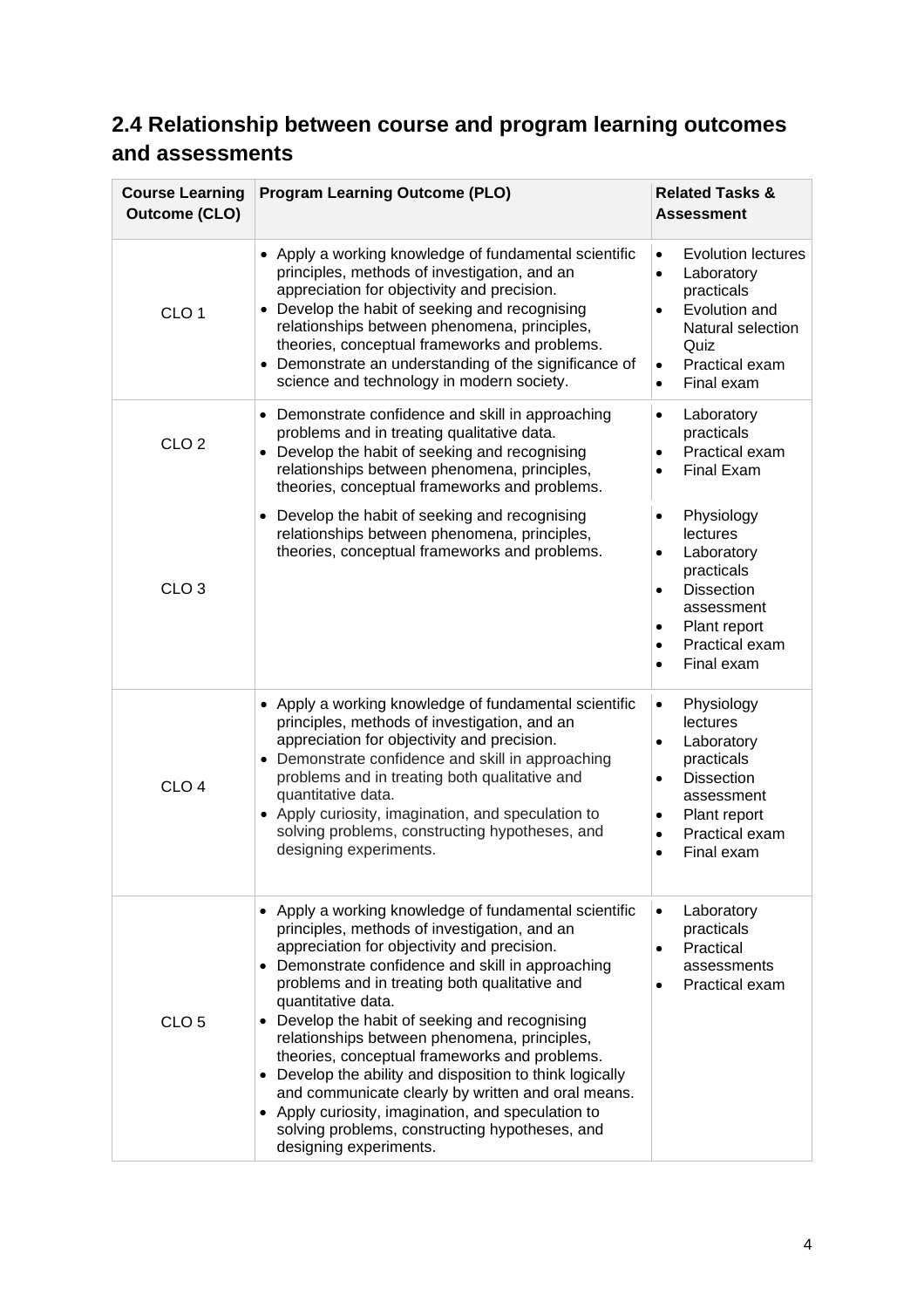### **3. Strategies and approaches to learning**

### **3.1 Learning and teaching activities**

#### **BIOS1101 has two major course streams: lectures and practicals**

Lectures and practicals run independently of each other. While these streams reinforce concepts, they are not designed to duplicate each other. Throughout the course, the streams will share overarching themes – each associated with a module of the syllabus. The syllabus covers three major themes (modules):

- 1. evolution and diversity,
- 2. animal form and function and;
- 3. plant form and function.

#### **Lectures:**

Lectures cover the theoretical content, which is assessed in the final exam. There are three lectures per week (except for weeks with public holidays and no lectures during the university flexibility weekweek 6). For 2021, lectures are online and asynchronous. This means they are recorded with the aim to release them to you early in the week. Please note sometimes technical errors occur with the lecture recordings- if this happens, the recordings may be released late. Lectures serve to cover the basic concepts of evolutionary and functional biology. Lecturers are usually active in research and have well-established reputations in the fields in which they teach. At UNSW the people who teach you biology have made significant contributions to this area of study.

#### **Practicals:**

Practicals are designed to provide students with foundation-level applied practical skills. These skills are required for higher level biological science courses. It is important to be aware that some practicals relate to specific lectures, while others stand alone. The practical component is assessed through skill-based exercises and a final practical exam.

The practical component of this course is designed **to provide an introduction to evolutionary and functional biology**. The aim of each practical is to teach you **basic hands-on skills required for second and third year biological courses.**

The practical sequence relates broadly to that of the lectures. In such a short time frame it is not possible for all of the material discussed in the lectures to be covered in the practicals. Select material is covered in the practicals to optimise your practical skills.

In this course you will learn the practical skills of: classification, identification form and function, dissection, microscope use, slide preparation, stem sectioning, biological drawing and experimental design.

#### *Online content and tutorials*

These aspects of the course are designed to supplement the practicals. Online modules often focus of key concepts that are reinforced through practical demonstrations during the labs. Tutorials expand on material covered in the labs, and often involve discussions of more open-ended questions related to practical material. Tutorials also provide an opportunity to ask your demonstrators for clarification of anything you have covered during the practical classes.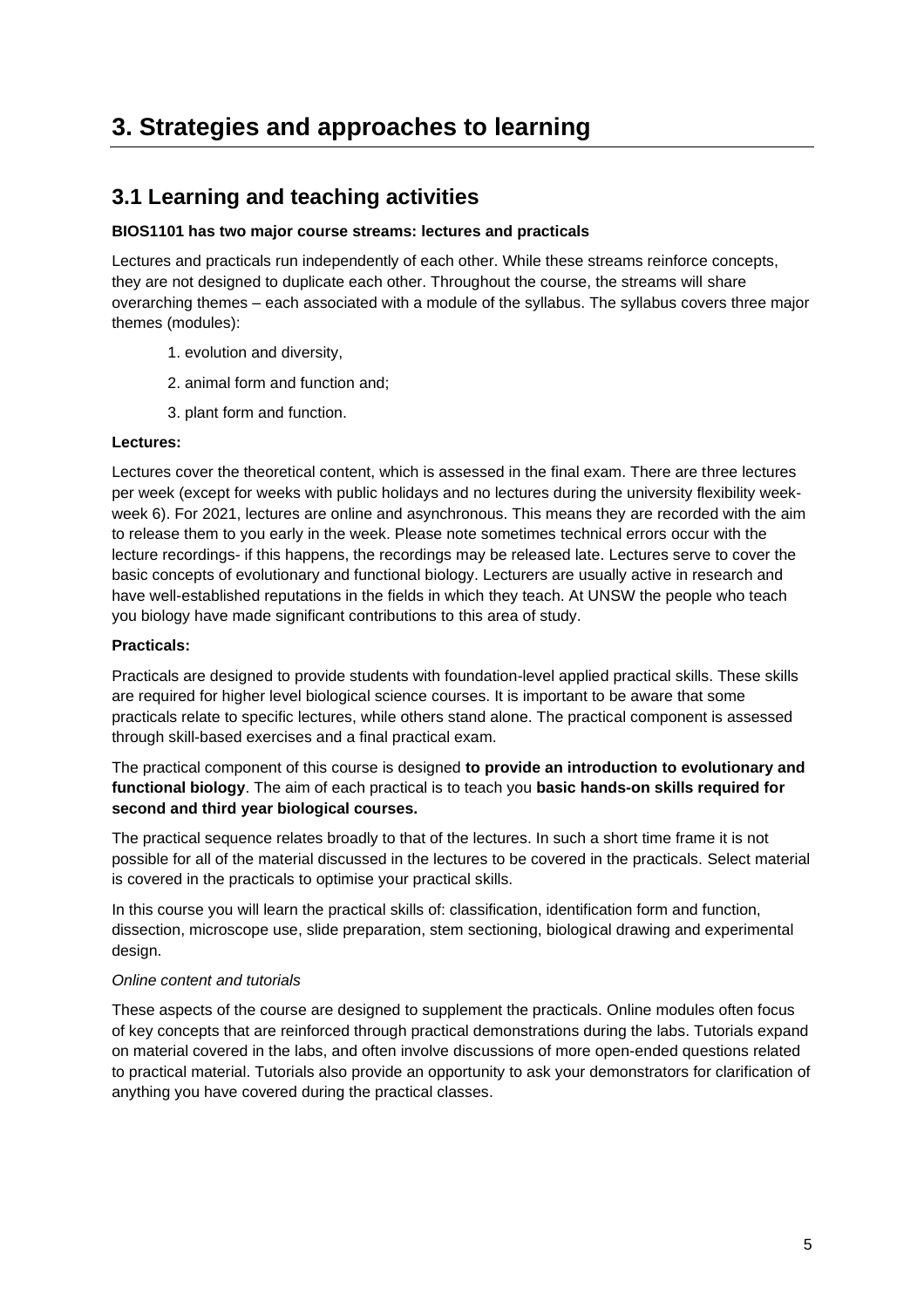### **3.2 Expectations of students**

#### **Attendance at practicals**

The practical aspect of biology is so important that participation in practical classes is a fundamental requirement for the award of a pass. There is one practical (lab) per week. Practicals associated with assessment tasks. **If you miss a practical class, you will miss out on content that will be assessed**. You can only attend the practical class in which you are enrolled. Should you be unable to attend your practical class for any reason, you should contact Hayley Bates BIOS1101@unsw.edu.au to arrange to sit an alternate class (which must take place in the same week). All make-up labs MUST be approved. For unavoidable absences from practical classes that cannot be made up at an alternate time, you must apply for Special Consideration. **Please refer to Moodle for information on how to apply for Special Consideration.**

If, due to sickness or some equally compelling reason, you must miss a practical the first thing you should do is contact Hayley Bates as soon as possible. One day of sickness does not grant an automatic one-week extension. If your absence is on the day of a test or examination, a zero mark will be recorded unless a medical certificate covering that day is submitted to special consideration. If your certified absence is from a test or examination you must be prepared to do an equivalent assessment in subsequent weeks. Like all rules, these may not fit every situation. If you have a problem that is not covered, please ask Hayley Bates or e-mail [Bios1101@unsw.edu.au.](mailto:Bios1101@unsw.edu.au) Most problems are easily solved with timely notice.

#### **You will need to bring equipment to all practicals and ensure that you wear the appropriate footwear.**

#### **Before each practical**

1. Read the instructions in advance for each practical set out in the Practicals section of the course Moodle page and also refer to the weekly course announcement.

2. Complete any prelab activities on Moodle, prior to the commencement of the laboratory. Note, not practicals have prelab content. Refer to the weekly Moodle announcement (Important Course Announcements).

#### **For practical work you must have:**

- A copy of each practical (available on Moodle and as a hardcopy handout in class)
- A lab coat
- Material for recording your observations and findings as appropriate for each class. These items include: a pen, a pencil, eraser, ruler, lined paper for written observations and plain paper for drawings.
- Optional: A dissection kit for practical's 3 and 4 (obtainable at newsagent shops on campus)
- Enclosed (lab appropriate) footwear

### **YOU MUST WEAR APPROPRIATE ENCLOSED TOE SHOES (NOT OPEN SANDALS) & A LABORATORY COAT WHILST IN THE LABORATORIES**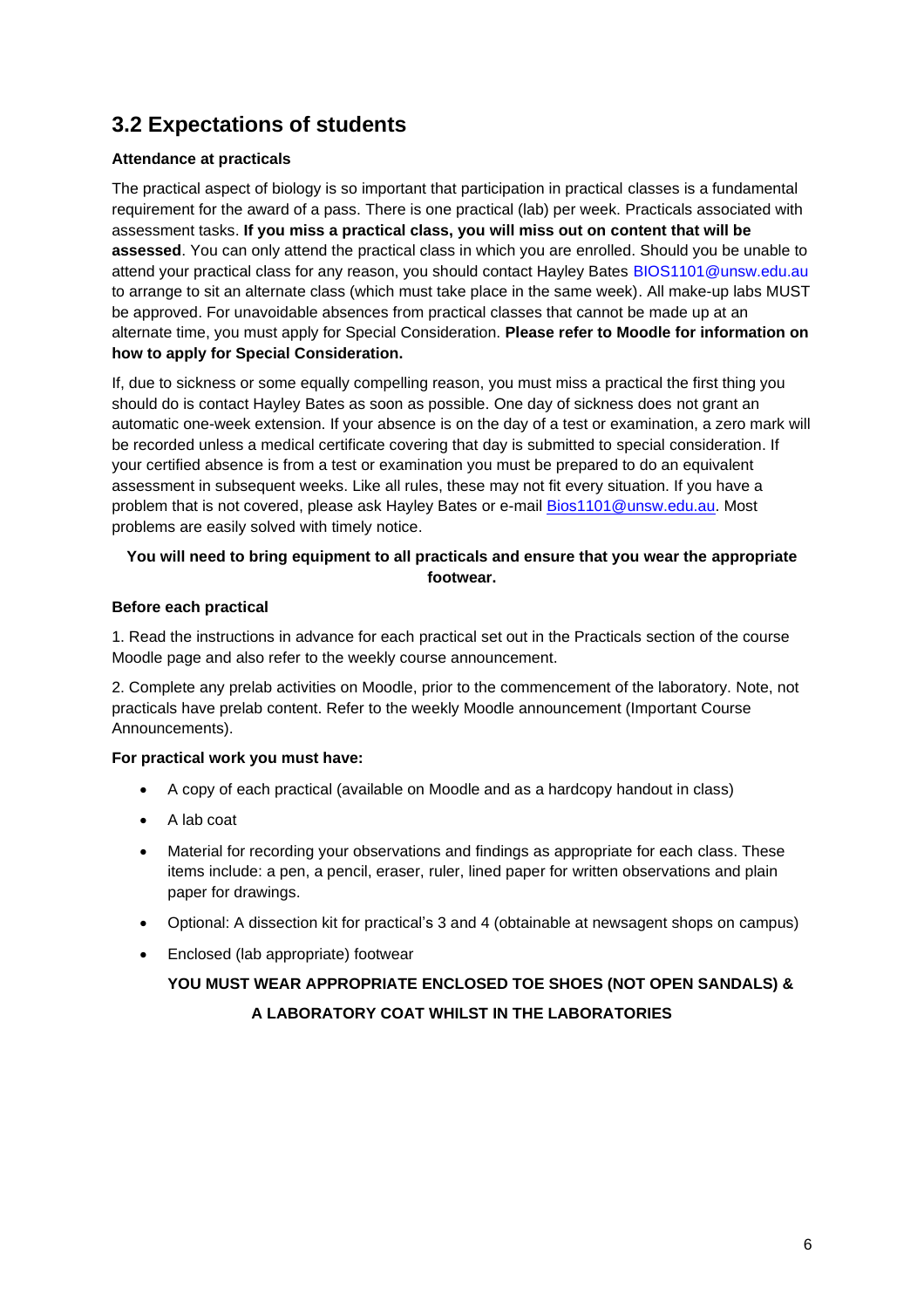#### **Where to go for help**

You should always check for course information provided on Moodle. Please check this first and constantly check for updates on changes to times for laboratories, upcoming assessment tasks and when they are due.

#### **Academic matters**

The first contact for help with course work is a demonstrator (i.e. the person who is present at one of the practical sessions). Consult the demonstrator if you have any difficulty with the subject material. There is a demonstrator for each bench in the laboratory. In some cases your demonstrator will also be the laboratory supervisor, or alternatively a demonstrator may refer you to the supervisor or the course administrator. Outside of class time all BIOS110 enquires should be directed to [bios1101@unsw.edu.au.](mailto:bios1101@unsw.edu.au)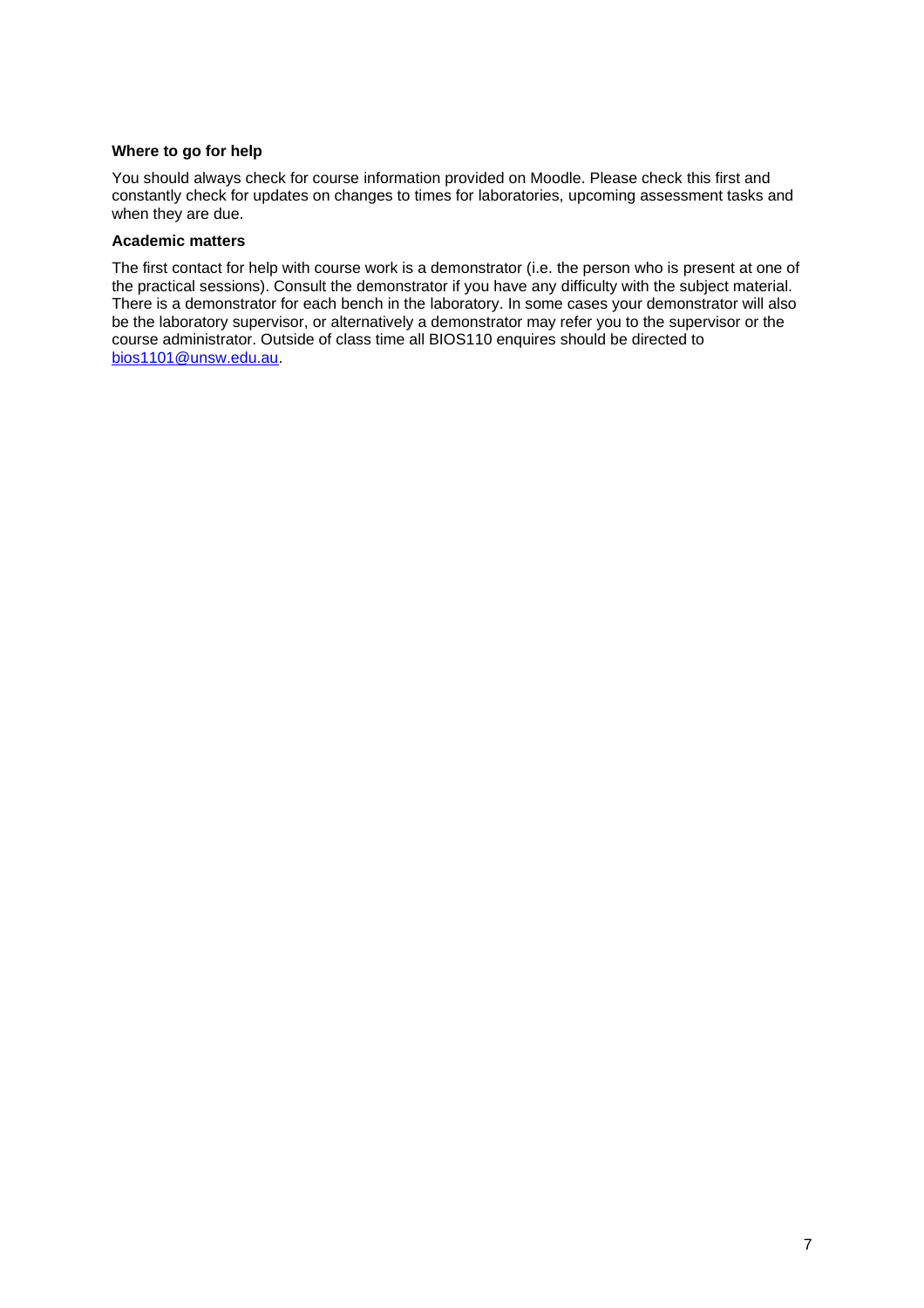### **4. Course schedule and structure**

Evolutionary and Functional **Biology encompasses three major themes** as modules and will be presented in an integrated fashion.

The modules provide the framework of the course. Please refer to your course timetable on Moodle for the lecture and practical schedule.

#### **Module 1- Evolution and diversity**

#### **Lectures:**

What is Evolution and Functional Biology (S. Bonser) Origins and Early Evolution of Life (M. Archer) Specialised Cells-1 (M. Archer) Specialised Cells-2 (M. Archer) Feeding and Digestion (M. Archer) Evolution and the Evidence for it (M. Archer) Human Evolution (M. Archer) Humans Conserving Evolution (M. Archer) Adaptation and behaviour (R. Bonduriansky) **Practicals/tutorials:** Evolution and natural Selection Animal Diversity, Unity and Classification

#### **Module 2- Animal form and function**

(relate animal anatomy, physiology and reproduction to function, adaptation and the environment)

#### **Lectures:**

Digestion and Nutrition (H. Bates) Circulation and Gas Exchange (H. Bates) Animal Reproduction (R. Bonduriansky) Animal Nervous Systems (H. Bates) Animal Hormones (R. Bonduriansky)

#### **Practicals/tutorials:**

Gross Morphology 1: Toad Dissection Gross Morphology 2: Rat Dissection

#### **Module 3- Plant form and function**

(relate plant anatomy, physiology and reproduction to function, adaptation and the environment)

#### **Lectures:**

Plants- Life on land (S.Bonser) Reproduction 1 (S. Bonser) Reproduction 2 (S. Bonser) Internal Architecture of Plants (S. Bonser) Plasticity (S. Bonser) Plant Communication (S. Bonser) Transport 1 (S. Bonser) Transport 2 (S. Bonser)

#### **Practicals/tutorials:**

Diversity in Botany, Reproduction in Flowering Plants Plant Plasticity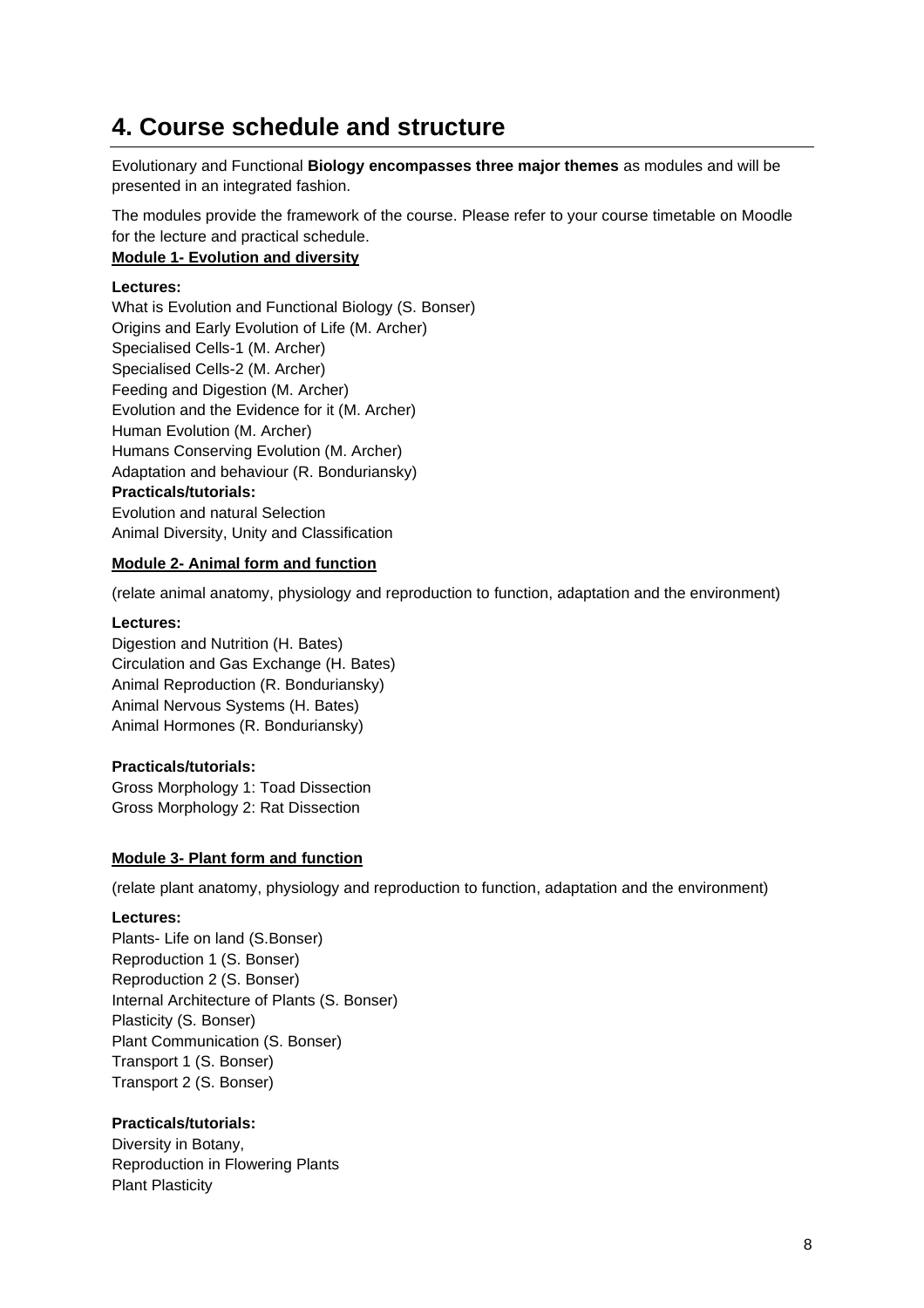#### **Course Schedule**

| <b>WEEK</b>                  | <b>LECTURE 1</b>                                            | <b>LECTURE 2</b>                                    | <b>LECTURE 3</b>                                        | <b>PRACTICAL</b>                                        | <b>TUTORIAL</b>                                                     | <b>ASSESSMENTS</b>                                  |
|------------------------------|-------------------------------------------------------------|-----------------------------------------------------|---------------------------------------------------------|---------------------------------------------------------|---------------------------------------------------------------------|-----------------------------------------------------|
| 1<br>3-7 June                | What is evolutionary<br>and functional biology<br>S. Bonser | Origins and early<br>evolution of life<br>M. Archer | Specialised cells 1<br>(independent cells)<br>M. Archer | P1 Evolution and Natural Selection                      |                                                                     |                                                     |
| $\overline{2}$<br>10-14 June | Specialised cells 2<br>(tissue)<br>M. Archer                | Feeding and digestion<br>in animals<br>M. Archer    | Evolution and evidence for<br>it<br>M. Archer           |                                                         | P2 Animal Diversity, Unity and classification                       |                                                     |
| $\overline{3}$<br>17-21 June | <b>NO LECTURE</b><br>Public holiday                         | The evolution of<br>humans<br>M. Archer             | Humans conserving<br>evolution<br>M. Archer             |                                                         | NO PRACTICAL<br>Online Tutorial What is a theory? Scientific method |                                                     |
| $\overline{4}$<br>24-28 June | Adaptation and<br>behaviour<br>R. Bonduriansky              | Digestion and nutrition<br>H. Bates                 | Circulation and gas<br>exchange<br>H. Bates             | P3 Gross Morphology 1:<br>Toad dissection and histology |                                                                     |                                                     |
| 5<br>1-5 July                | <b>Animal Reproduction</b><br>R. Bonduriansky               | <b>Animal Nervous</b><br>systems<br>H. Bates        | <b>Animal Hormones</b><br>R. Bonduriansky               | P4 Gross Morphology 2:<br>Rat dissection and histology  |                                                                     | Dissection assessment 5%<br>PART 1 (in class)       |
| 6<br>8-12 July               | <b>NO LECTURE</b>                                           | NO LECTURE                                          | <b>NO LECTURE</b>                                       | NO Practical (revision sessions offered)                |                                                                     | Dissection assessment 10%<br>PART 2 (submit online) |
| $\overline{7}$<br>15-19 July | Plants life on land<br>S. Bonser                            | Reproduction 1<br>S. Bonser                         | Reproduction 2<br>S. Bonser                             | P5 Plant Diversity                                      |                                                                     |                                                     |
| 8<br>22-26 July              | Plant internal<br>architecture<br>S. Bonser                 | Plasticity<br>S. Bonser                             | Plant communication<br>S. Bonser                        | P6 Plant Reproduction                                   |                                                                     | Plant Report<br>(Design a Demon) 15%                |
| 9<br>$29$ July $- 2$ Aug     | Transport 1<br>S. Bonser                                    | Transport 2<br>S. Bonser                            | Final exam overview<br>S. Bonser                        | P7 Plant Plasticity                                     |                                                                     |                                                     |
| 10<br>5-9 Aug                | <b>Practical Exam</b>                                       | <b>Practical Exam</b>                               | <b>Practical Exam</b>                                   | <b>PRACTICAL EXAM</b>                                   |                                                                     | Practical Exam 15%                                  |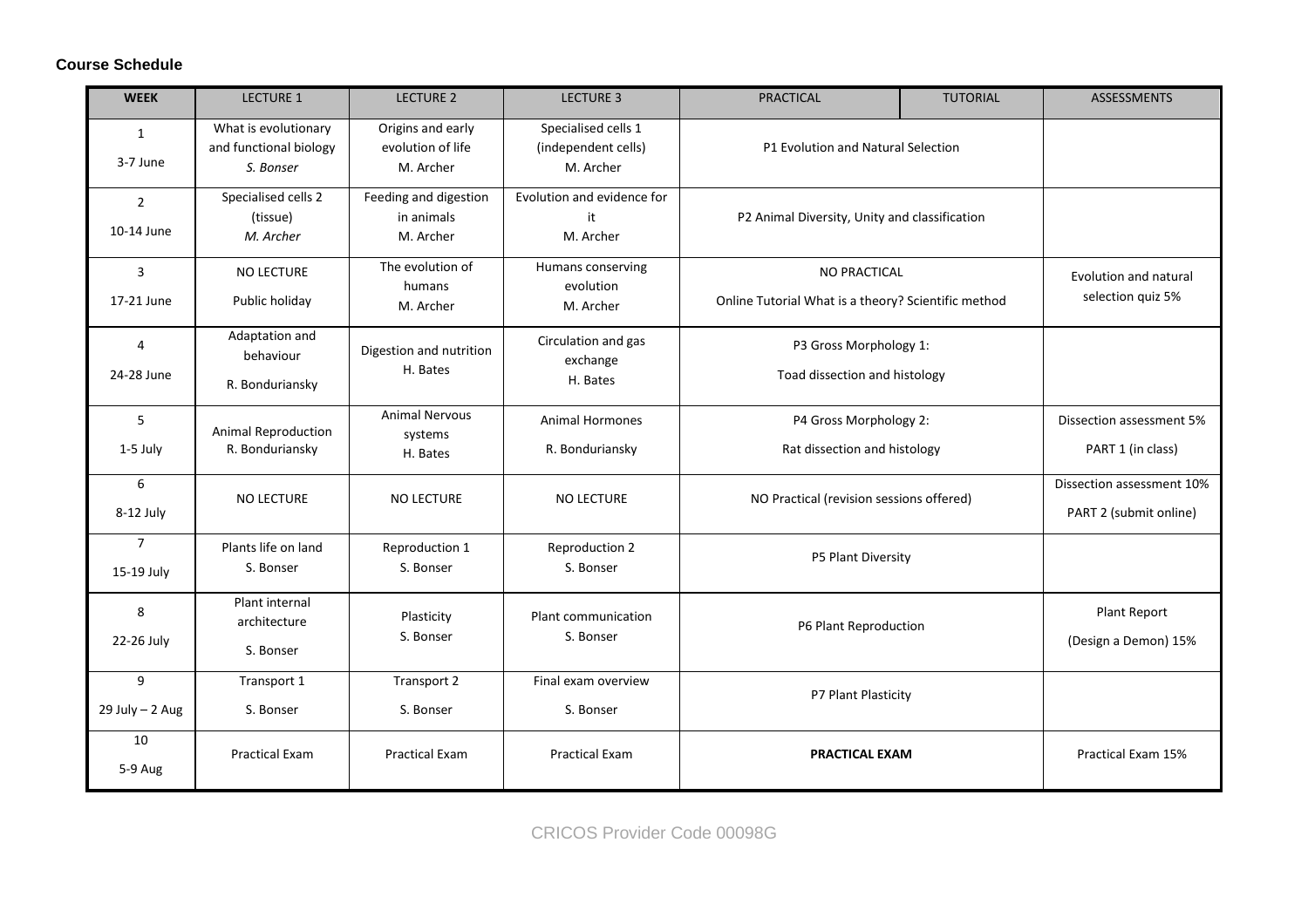### **5. Assessment**

### **5.1 Assessment tasks**

|                                   |                                                                                   |                                                                                                                                                                                    |                                                                                                                                                                                                                        | % of<br>Date of |            |                        |                     | <b>Feedback</b>    |                       |  |
|-----------------------------------|-----------------------------------------------------------------------------------|------------------------------------------------------------------------------------------------------------------------------------------------------------------------------------|------------------------------------------------------------------------------------------------------------------------------------------------------------------------------------------------------------------------|-----------------|------------|------------------------|---------------------|--------------------|-----------------------|--|
| <b>Assessment</b>                 | <b>Task</b>                                                                       | Knowledge & abilities assessed                                                                                                                                                     | <b>Assessment criteria</b>                                                                                                                                                                                             | total<br>mark   | Release    | <b>Submission</b>      | <b>WHO</b>          | <b>WHEN</b>        | <b>HOW</b>            |  |
| Practical<br>assessments<br>(35%) | 1. Evolution and<br>natural selection quiz                                        | Knowledge of evolutionary<br>processes, evidence for evolution,<br>how evolutionary relationships<br>are inferred                                                                  | Moodle quiz. Students must select the<br>correct answers                                                                                                                                                               | 5               | Week 2     | Week 3<br>On Moodle    | Moodle              | Week 3             | Marks                 |  |
|                                   | 2. Dissection<br>assessment                                                       | PART 1:<br>Vertebrate anatomy (form and<br>function). Dissection and<br>Biological drawing.<br>Part 1 of this assessment takes<br>place during your practical class.               | Ability to follow strict scientific guidelines<br>and produce a high standard biological<br>drawing.<br>Identification, placement and function of<br>organs must be correctly provided to be<br>awarded marks.         | 5               | Week 4     | Week 5<br>In class     | Lab<br>demonstrator | Week 7 in<br>class | Marks and<br>comments |  |
|                                   |                                                                                   | PART 2: Take home component.<br>Vertebrate anatomy (form and<br>function). Knowledge of<br>evolutionary processes.<br>Part 2 of this assessment is<br>submitted online via Moodle. | Ability to apply a high level of evolutionary<br>understanding to the concepts of<br>biological form and function.                                                                                                     | 10              | Week 4     | Week 6                 | Lab<br>demonstrator | Week 7 in<br>class | Marks and<br>comments |  |
|                                   | 4. Plant Report-Design<br>a Demon.                                                | Research skills, writing skills.<br>Biological drawing. Creativity.<br>Knowledge of evolution,<br>adaptation, and natural selection.                                               | Ability to apply a high level of evolutionary<br>understanding to the concepts of<br>biological form and function. Ability to be<br>creative and link adaptation to design (or<br>to creatively design an adaptation). | 10              | Week 6     | Week 9<br>In class     | Lab<br>demonstrator | Week 10            | Marks.<br>comments    |  |
| <b>Practical</b><br>exam (15%)    | <b>Practical Exam</b><br>(30 stations- moving<br>exam) Set in week 13<br>in labs. | Identification and understanding<br>of practical material.                                                                                                                         | Exam testing the students abilities to<br>identify, perform skills and or explain form<br>and function of practical material<br>observed in class                                                                      | 15              | Week<br>10 | In lab exam<br>week 10 | Administrator       | Study<br>week      | Marks,<br>Moodle      |  |
| Final exam<br>(50%)               | Theory Exam<br>(100 multiple choice<br>question). Set in final<br>exam period.    | Knowledge and understanding of<br>content and concepts from<br>lectures                                                                                                            | Exam testing students understanding of<br>content and concepts covered in lectures.                                                                                                                                    | 50              |            | Exam period            |                     |                    | <b>Final Grade</b>    |  |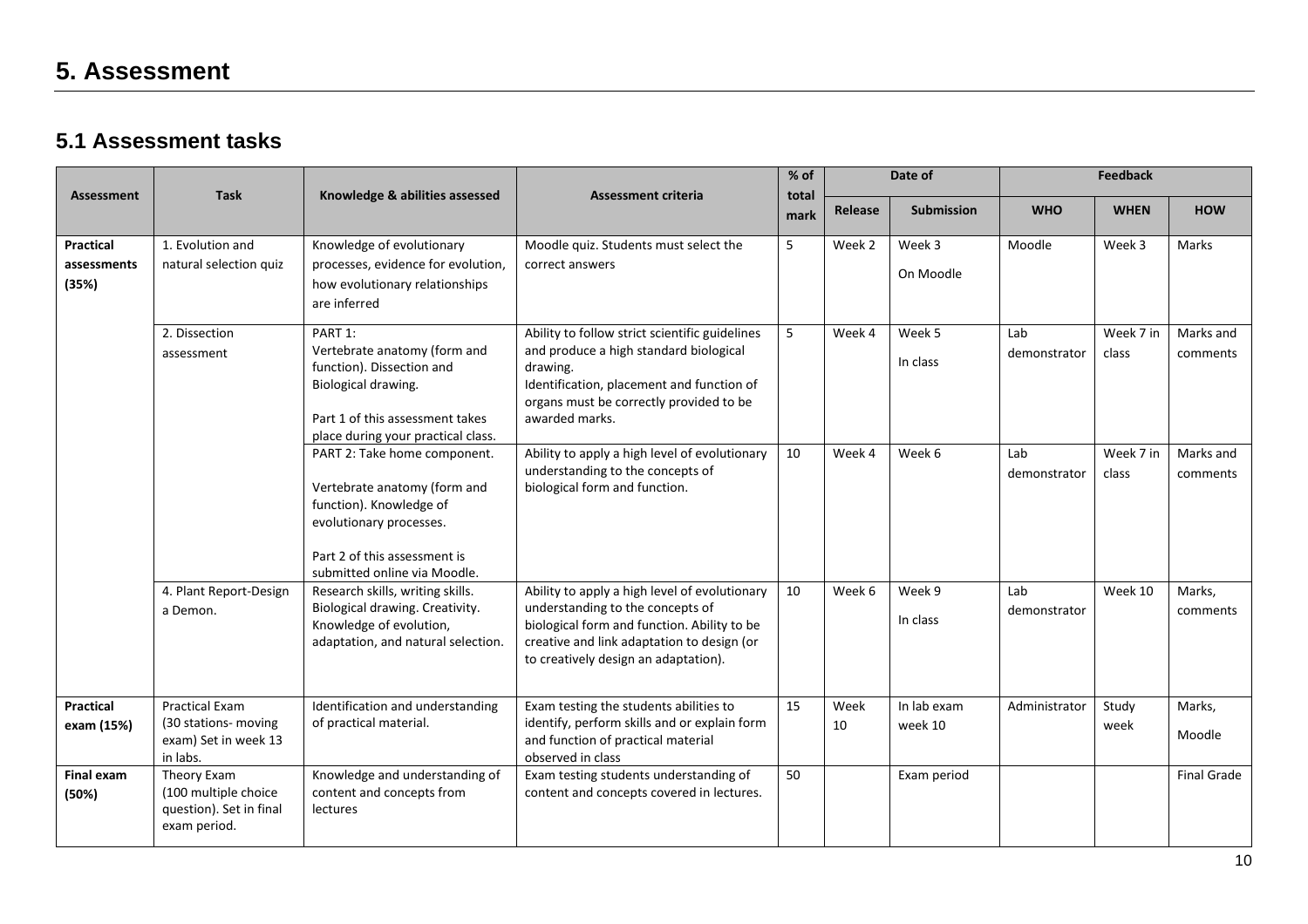#### **Further information**

UNSW grading system: [student.unsw.edu.au/grades](https://student.unsw.edu.au/grades) UNSW assessment policy[: student.unsw.edu.au/assessment](https://student.unsw.edu.au/assessment)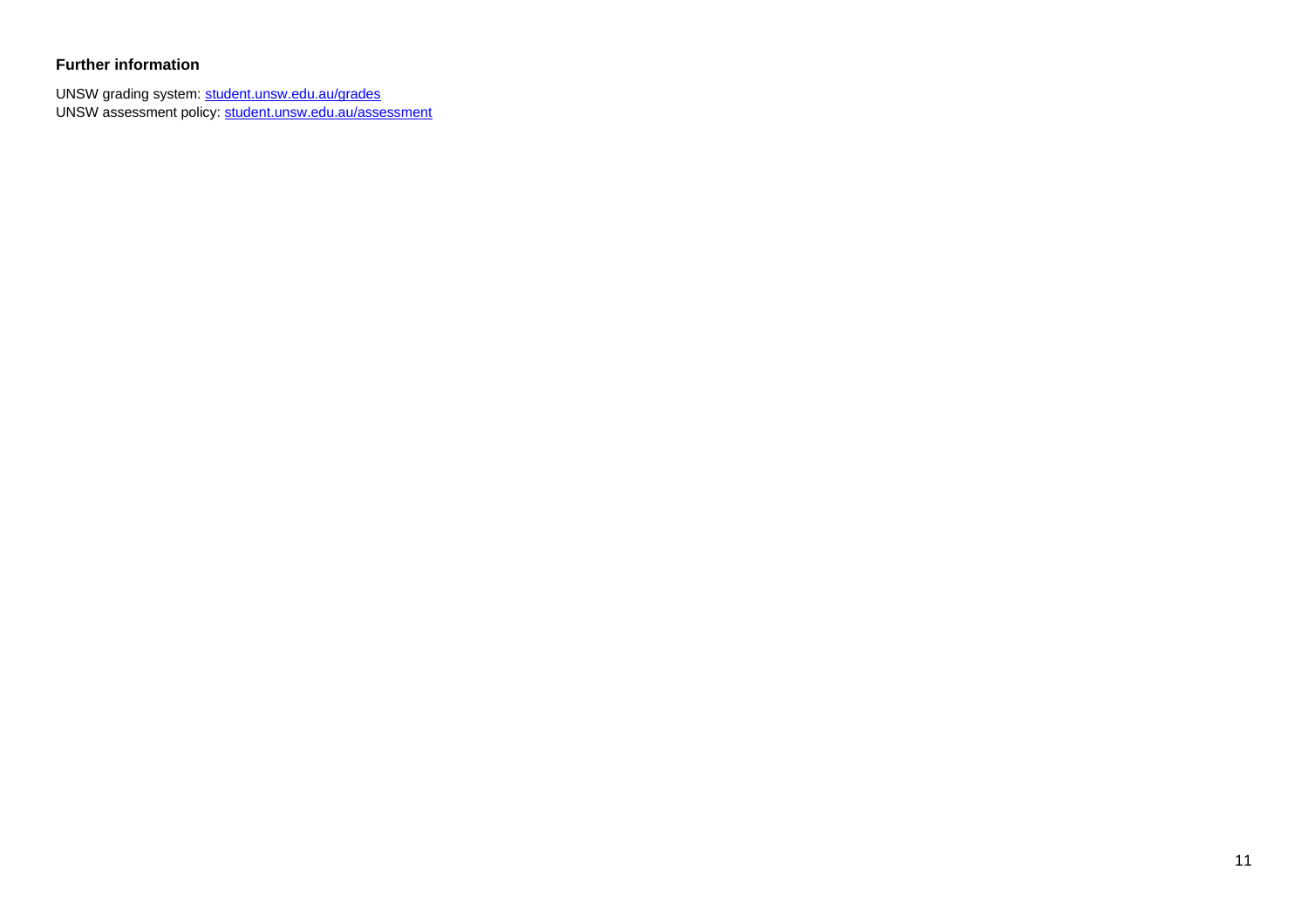#### **Practical assessments**

Practical assessments account for 35% of your final BIOS1101 grade. These lab assessments take on different forms: class worksheets, drawing assessments, scientific reports, in class tests and take home assignments. For a further breakdown of assessments and details see the table on page 10 of this outline. In addition to these direct assessments, ALL material and information provided in the labs can be assessed in the practical exam. To prepare for the practical exam it is important that all students make accurate and understandable notes to study from during each practical.

#### **Practical exam**

The practical exam takes place in the final practical session of the semester (Week 10) and is worth 15% of your final BIOS1101 grade. This exam covers material from ALL practicals and can come from any aspect of any practical class. You must attend this practical exam during the time specified to you during your lab classes in the weeks prior to the exam. There will be no supplementary exams available if you are absent. The test runs for one hour and consists of 30 stations set up around the room, at each of which there is a question relating to material covered in the practical classes. You have two minutes to answer each question before you will be prompted to move to the next station.

#### **Final exam**

The final exam is timetabled by the UNSW central and will be held during the examination period (August). You are expected to be available throughout this period. Only in exceptional circumstances will alternatives be offered – booking your holiday to start before the end of the exam period is not an exceptional circumstance. The final exam will be of multiple-choice format and will be of 2 hours duration. It will cover all of the material covered in the lectures (and associated readings). Final exam papers are not released, which includes past papers. Example questions are available on Moodle as lecture quizzes. These quizzes are designed to help test your understanding of the lecture content and to help you study for the final exam. We are not yet sure if exams for T2 will be held in person, or online.

If necessary, a supplementary exam may be allowed on medical or compassionate grounds. A claim for special consideration must be lodged on myUNSW and medical certificates and/or any other official documentation must be given to UNSW Student Central (on the lower ground floor of the Chancellery, opposite library lawn) as soon as possible. UNSW Student Central will subsequently inform the Biosciences student office of any special consideration notifications received.

#### **Abuse of microscopes**

Marks will be deducted for actions which might result in damage to microscopes, such as:

- taking slides off the stage with the 100X or 40X objectives in place
- transferring oil to low power lenses
- putting microscopes away with slides on stage

Marks are to be deducted at the rate of 1% of total course mark, per offence. If you did not take BABS1201 in Term 1 please advise your demonstrator in the first practical and study Appendix 1 provided under the practical section of Moodle.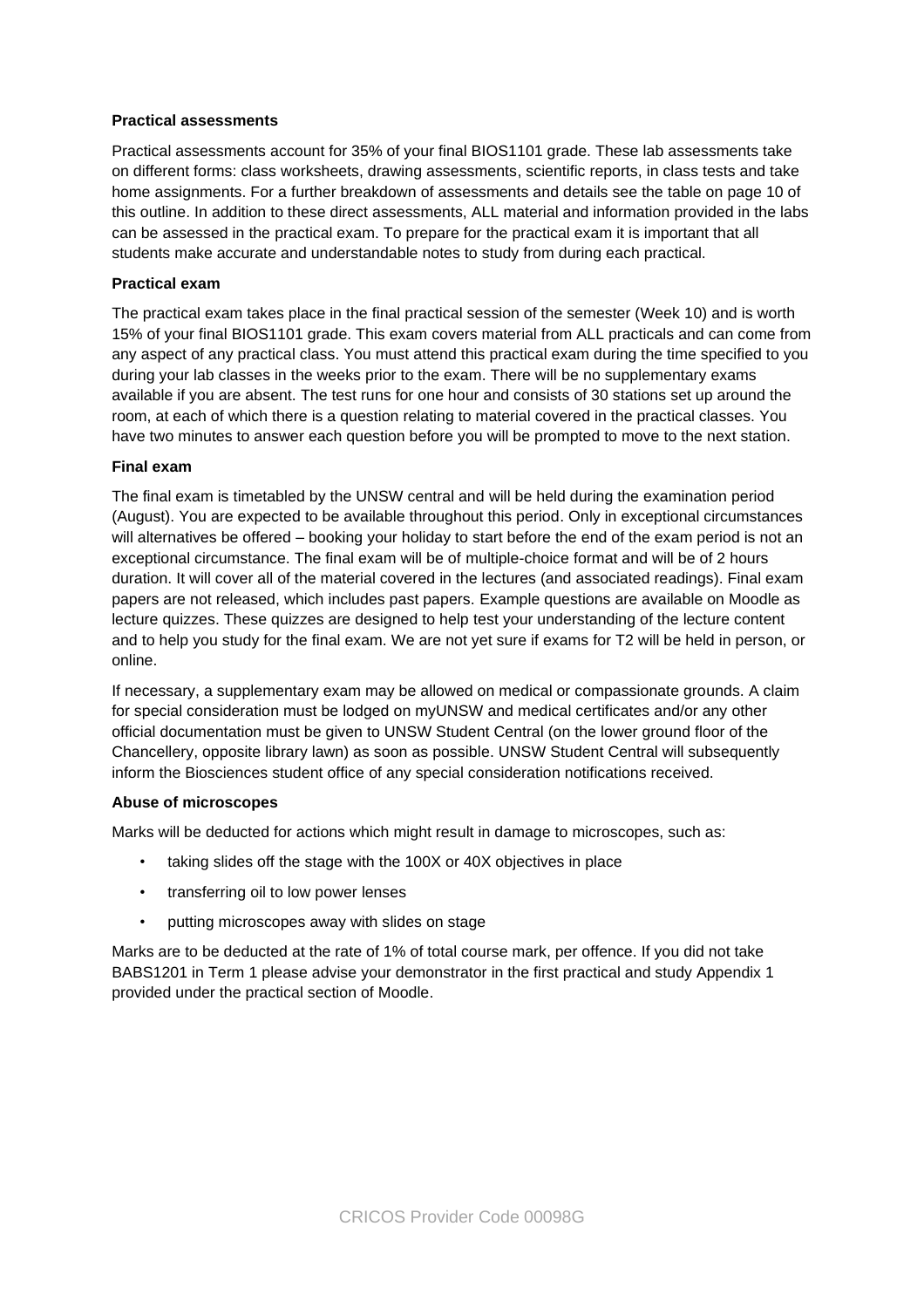### **5.3 Submission of assessment tasks**

Please see Moodle for detailed instructions for assessment submissions. Generally, practical assessments are submitted during your allocated lab time or via Moodle.

Assignments submitted after the due date will be penalised at the rate of 10% per day unless accompanied by a medical certificate and special consideration application **(lodged via myUNSW)**. All outstanding assignments must be handed in by the end of Week 10. Work will only be accepted after this date if accompanied by a special consideration application. **(This is School 'policy'.)** 

Please apply for special consideration if you have missed an assessment task. Refer to the resources support tab on Moodle for more details> special consideration, or click on the following link: **<https://student.unsw.edu.au/special-consideration>**

### **6. Academic integrity, referencing and plagiarism**

**Referencing** is a way of acknowledging the sources of information that you use to research your assignments. You need to provide a reference whenever you draw on someone else's words, ideas or research. Not referencing other people's work can constitute plagiarism.

Further information about referencing styles can be located at [student.unsw.edu.au/referencing](https://student.unsw.edu.au/referencing)

**Academic integrity** is fundamental to success at university. Academic integrity can be defined as a commitment to six fundamental values in academic pursuits**:** honesty, trust, fairness, respect, responsibility and courage.*<sup>1</sup>* At UNSW, this means that your work must be your own, and others' ideas should be appropriately acknowledged. If you don't follow these rules, plagiarism may be detected in your work.

Further information about academic integrity and **plagiarism** can be located at:

- The *Current Students* site [student.unsw.edu.au/plagiarism](https://student.unsw.edu.au/plagiarism)*,* and
- The *ELISE* training site [subjectguides.library.unsw.edu.au/elise](http://subjectguides.library.unsw.edu.au/elise)

The *Conduct and Integrity Unit* provides further resources to assist you to understand your conduct obligations as a student: [student.unsw.edu.au/conduct.](https://student.unsw.edu.au/conduct)

<sup>&</sup>lt;sup>1</sup> International Center for Academic Integrity, 'The Fundamental Values of Academic Integrity', T. Fishman (ed), Clemson University, 2013.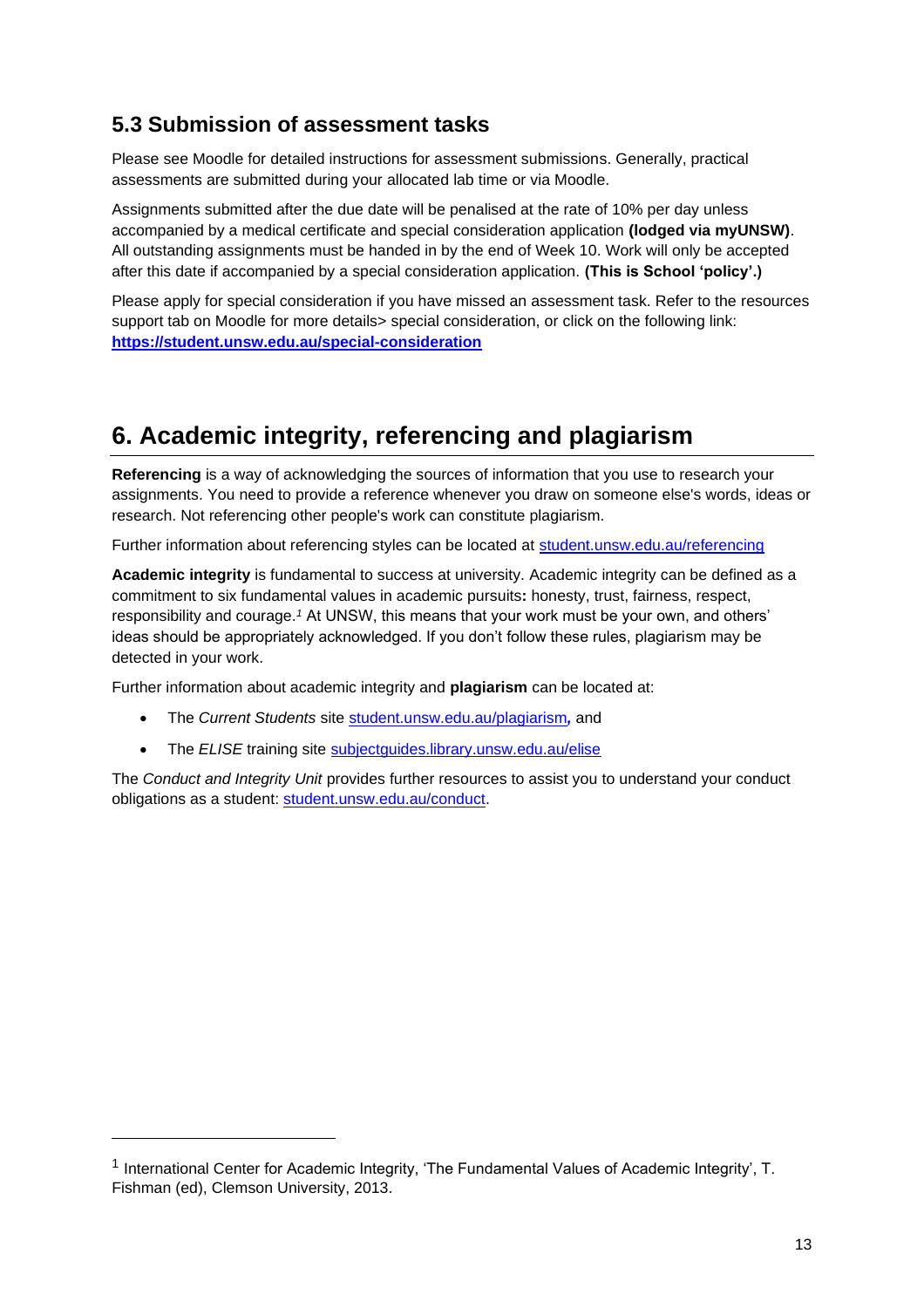### **7. Readings and resources**

#### **Course practicals**

Available in hardcopy in class or as a pdf on Moodle course page.

#### **Text books**

Required Text: Campbell, N.A. & Reece, J.B., et al. (2018). Biology, 11th Edition (Australian and New Zealand Edition).

The textbook is an essential part of this subject, and you may be examined on those portions set as readings for lectures and practical purposes. For assessment, material from lectures, practicals and directed readings (from Campbell & Reece et al. 2018) may be the subject of examination questions. The textbook (indeed any textbook) will cover far more material than can be included in a single course. We direct your attention to particular parts of the textbook - but encourage you to develop your interest by exploring the textbook more widely. This textbook is available as an eBook through the university library.

A biological dictionary can be very useful. The campus book shop usually has several different dictionaries. Highly recommended is Henderson's Dictionary of Biology 14th Edition (2008) Pearson: Benjamin Cummings.

#### **Other materials**

Other useful materials, including additional readings, recommended internet sites, and societies, will be provided via the Moodle page

|                                   | BIOS1101 is run through the School of Biological, Earth and Environmental<br>Sciences (BEES). You will hear our school referred to as the school of BEES.<br>For more information on our school and courses, please refer to the course<br>website http://www.bees.unsw.edu.au/.                                                                                                                                                                                                        |  |  |
|-----------------------------------|-----------------------------------------------------------------------------------------------------------------------------------------------------------------------------------------------------------------------------------------------------------------------------------------------------------------------------------------------------------------------------------------------------------------------------------------------------------------------------------------|--|--|
| <b>School</b><br>information      | Information of interest to students enrolled in courses within BEES is posted from<br>time to time on the notice boards of the Biological Sciences building. This<br>information will include notice of various meetings and seminars. As a university<br>student you are encouraged to attend any of the various research seminars held<br>in the Faculty of Science and you should not hesitate to take advantage of such<br>opportunities. Please check the notice board every week. |  |  |
|                                   | There is also a wealth of information for students on the School's web site<br>http://www.bees.unsw.edu.au/. Depending on your interest, you can find out<br>about courses, future postgraduate opportunities and even the research areas of<br>your lecturers.                                                                                                                                                                                                                         |  |  |
| Occupational<br><b>Health and</b> | YOU MUST WEAR APPROPRIATE ENCLOSED TOE SHOES (NOT OPEN<br><b>SANDALS) &amp; A LABORATORY COAT WHILST IN THE LABORATORIES</b><br>Information on relevant Occupational Health and Safety policies and can be                                                                                                                                                                                                                                                                              |  |  |
| <b>Safety</b>                     | found on the following website: http://www.bees.unsw.edu.au/health-and-safety<br>UNSW OHS Home page: http://safety.unsw.edu.au/                                                                                                                                                                                                                                                                                                                                                         |  |  |

### **8. Administrative matters**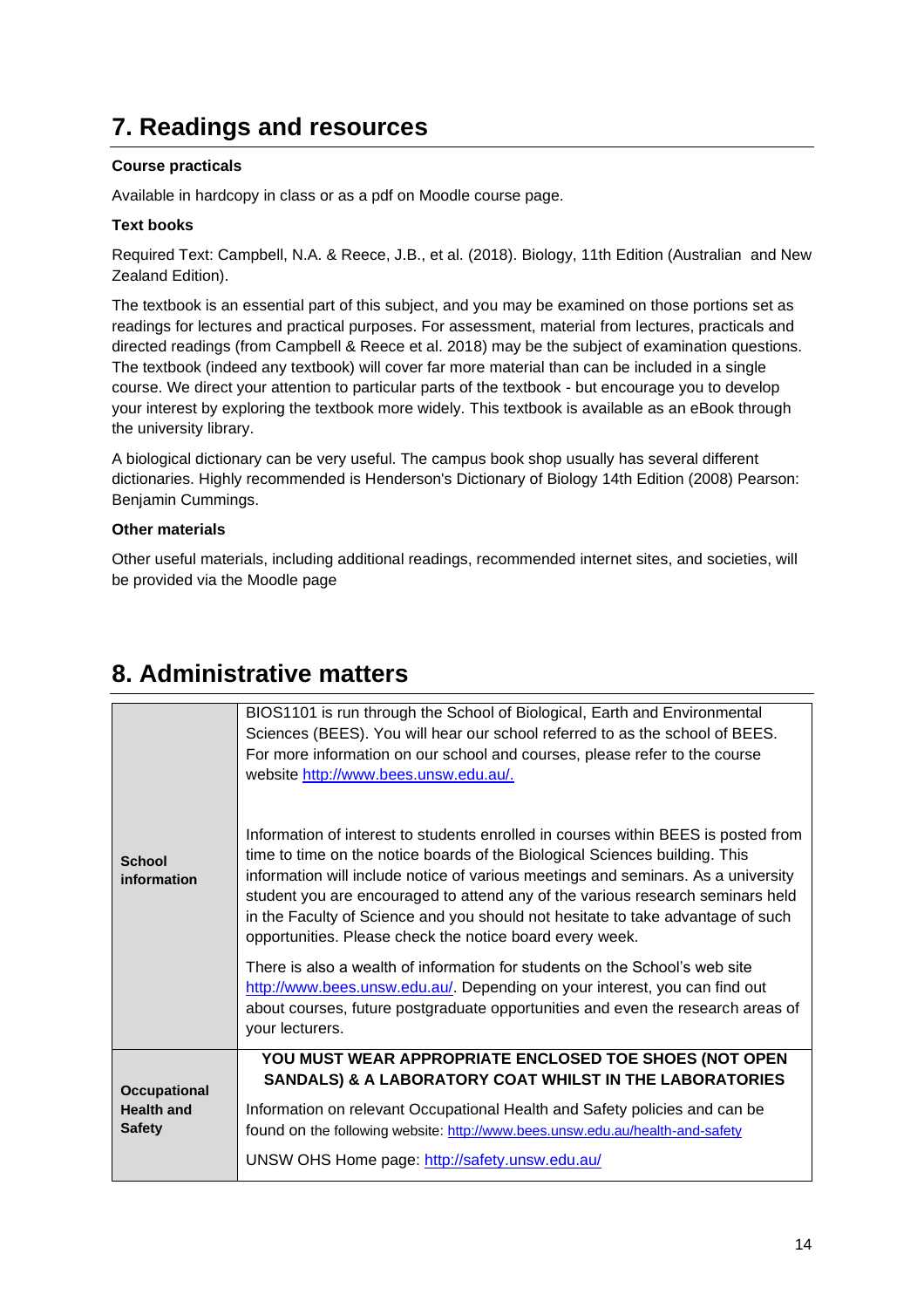|                                       | <b>General conduct</b>                                                                                                                                                                                                                                                                                                                                                          |
|---------------------------------------|---------------------------------------------------------------------------------------------------------------------------------------------------------------------------------------------------------------------------------------------------------------------------------------------------------------------------------------------------------------------------------|
|                                       | A laboratory is for serious work not horseplay. Eating, drinking or smoking in<br>laboratories is not allowed. Further- no food should be brought into a laboratory.<br>Students must read the instructions to their laboratories carefully beforehand and<br>be aware of all possible hazards.                                                                                 |
|                                       | No undergraduate students will be allowed to work in the laboratories outside<br>class hours without permission and some supervision.                                                                                                                                                                                                                                           |
|                                       | All accidents and injuries must be reported to the lecturer or demonstrator in<br>charge of the practical class for treatment if necessary. A 'Hazard/Incident' report<br>should be filled in if an accident or incident occurs without causing an injury. With<br>injury, an additional 'Injury/Loss of Time' report is also required.                                         |
|                                       | Never dispose of broken glass or other dangerous rubbish in waste paper<br>baskets. Put broken glass into bins marked 'broken glass' and other sharp<br>objects labelled 'sharps' or 'contaminated sharps'.                                                                                                                                                                     |
|                                       | Laboratory and protective clothing                                                                                                                                                                                                                                                                                                                                              |
|                                       | Clothes should protect your body and not be highly inflammable. Laboratory<br>coats are essential in all laboratories. You will be asked to leave if a supervisor<br>feels your attire puts you at risk. Where necessary, safety equipment will be<br>provided and should be used as directed.                                                                                  |
|                                       | Closed-in shoes are compulsory so they can give adequate protection against<br>corrosive liquids and cuts. Persons wearing thongs or arriving in bare feet will not<br>be allowed into practical classes.                                                                                                                                                                       |
|                                       | Those students who have a disability that requires some adjustment in their<br>teaching or learning environment are encouraged to discuss their study needs<br>with the course Convenor prior to, or at the commencement of, their course, or<br>with the Equity Officer (Disability) in the Equity and Diversity Unit (9385 4734 or<br>http://www.studentequity.unsw.edu.au/). |
|                                       | Issues to be discussed may include access to materials, signers or note-takers,<br>the provision of services and additional exam and assessment arrangements.<br>Early notification is essential to enable any necessary adjustments to be made.                                                                                                                                |
|                                       | <b>Language Difficulties</b>                                                                                                                                                                                                                                                                                                                                                    |
| <b>Equity and</b><br><b>Diversity</b> | Biology deals with many concepts which have to be explained in words. This<br>requires careful and accurate use of English. In addition biology, as with any<br>discipline, has its own specialist language which you will need to learn. In some<br>cases particular words have a specialised use in biology which is different from<br>their everyday meaning.                |
|                                       | The textbook contains an extensive glossary, and most terms are explained<br>when first introduced. In addition lecturers and demonstrating staff will explain<br>new terms. We don't expect you to pick up this new vocabulary instantly, but<br>eventually it will become second nature.                                                                                      |
|                                       | If you do not have a good command of English you may find the course difficult.<br>UNSW provides a range of opportunities for you to improve your language skills<br>- if you are having difficulty please contact the Learning Centre                                                                                                                                          |
| <b>Special</b><br>consideration       | Students who believe that their performance, either during the session or in the<br>end of session exams, may have been affected by illness or other circumstances<br>may apply for special consideration. Applications can be made for compulsory                                                                                                                              |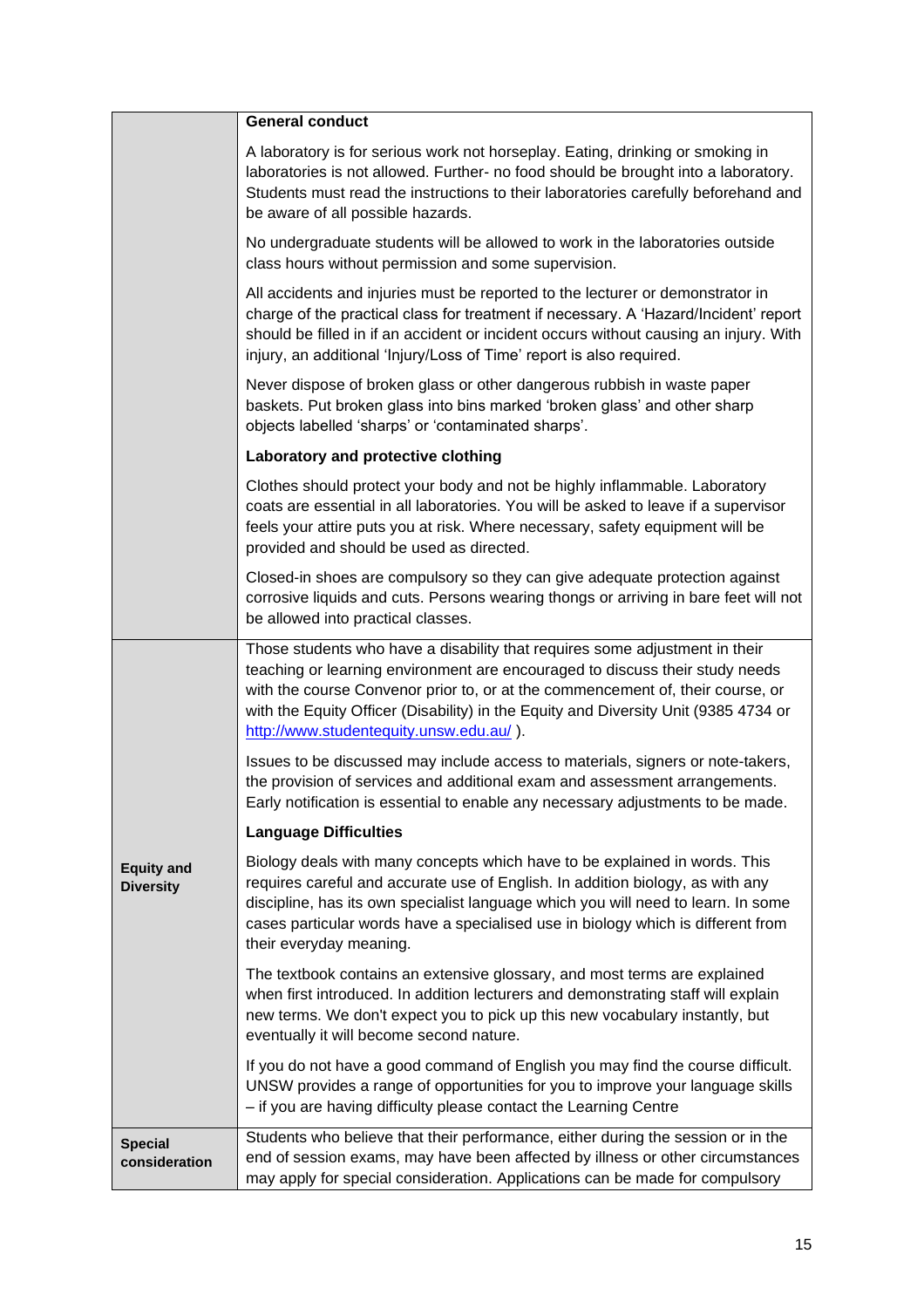class absences such as (laboratories and tutorials), in-session assessments tasks, and final examinations. **Students must make a formal application for Special Consideration** for the course/s affected as soon as practicable after the problem occurs and **within three working days of the assessment to which it refers**.

Students should consult the "Special Consideration" section of the UNSW current students' website for further information <https://student.unsw.edu.au/special-consideration> .

#### **HOW TO APPLY FOR SPECIAL CONSIDERATION**

Applications must be made via Online Services in myUNSW. **You must obtain and attach Third Party documentation before submitting the application. Failure to do so will result in the application being rejected.** Log into **myUNSW** and go to **My Student Profile tab > My Student Services channel > Online Services > Special Consideration.** After applying online, students must also verify supporting their documentation by submitting to UNSW Student Central:

- Originals or certified copies of your supporting documentation (Student Central can certify your original documents), and
- A completed Professional Authority form (pdf download here).

The supporting documentation must be submitted to Student Central for verification **within three working days** of the assessment or the period covered by the supporting documentation. Applications which are not verified will be rejected. **Students will be contacted via the online special consideration system as to the outcome of their application. Students will be notified via**  *their official university email once an outcome has been recorded.*

#### **SUPPLEMENTARY EXAMINATIONS:**

The University does not give deferred examinations. However, further assessment exams may be given to those students who were absent from the final exams through illness or misadventure. Special Consideration applications for final examinations and in-session tests will only be considered after the final examination period when lists of students sitting supplementary exams/tests for each course are determined at School Assessment Review Group Meetings. Students will be notified via the online special consideration system as to the outcome of their application. **It is the responsibility of all students to regularly consult their official student email accounts and myUNSW in order to ascertain whether or not they have been granted further assessment.**

**For Term 2 2021, BEES Supplementary Exams will be scheduled in August/ September 2021.**

**Further assessment exams will be offered on this day ONLY and failure to sit for the appropriate exam may result in an overall failure for the course. Further assessment will NOT be offered on any alternative dates.**